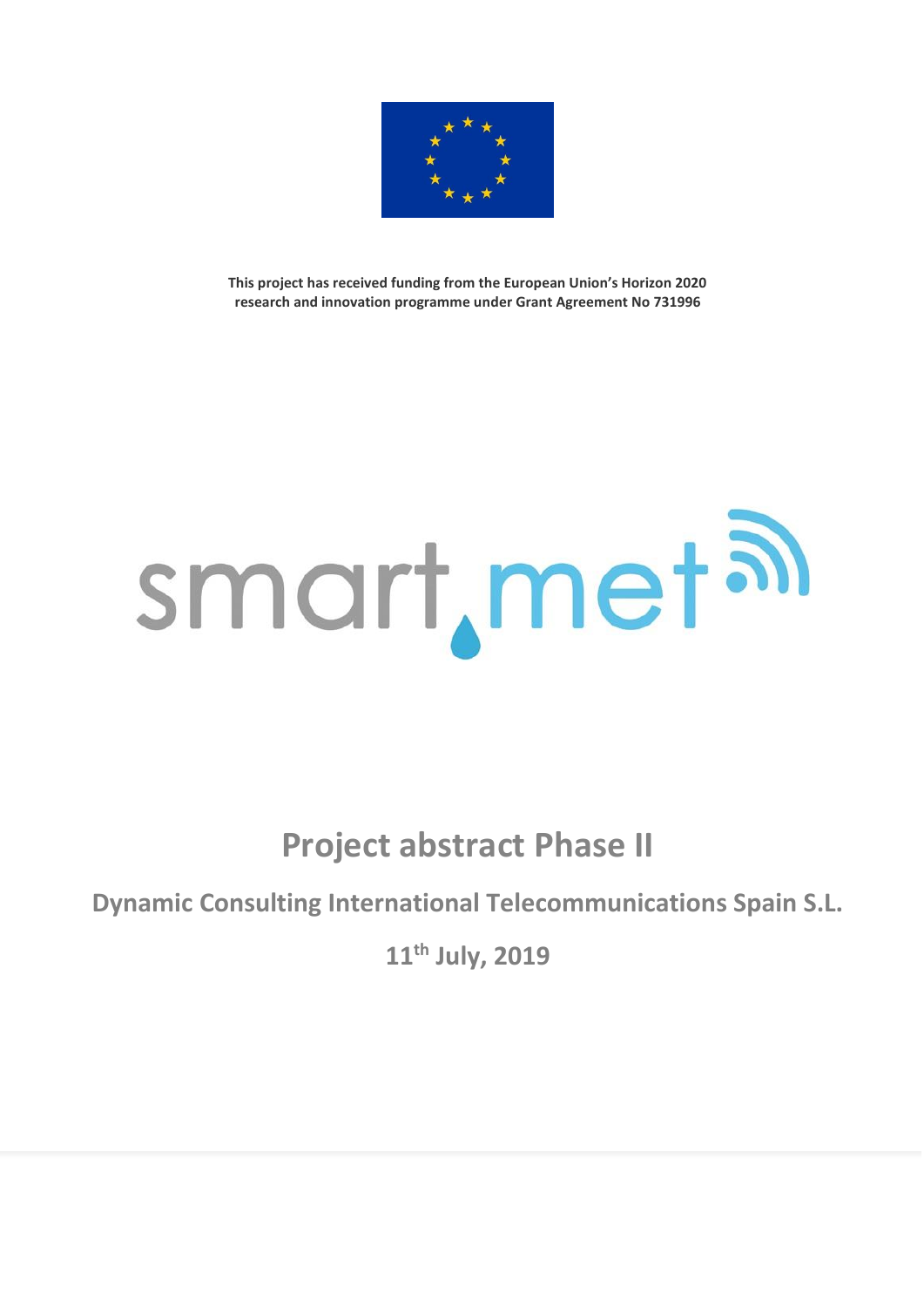

| <b>Contactor Details</b>                                                                                                                                                                                                                                           | Type/ size of<br>legal entity | Place of performance of<br>contract activities                                                                                                                                                                      | <b>Logo</b>                       |
|--------------------------------------------------------------------------------------------------------------------------------------------------------------------------------------------------------------------------------------------------------------------|-------------------------------|---------------------------------------------------------------------------------------------------------------------------------------------------------------------------------------------------------------------|-----------------------------------|
| Main contractor<br><b>Dynamic Consulting</b><br>International<br>Telecommunications<br>Spain S.L.<br>(IAPsolutions).<br>Avda de Castilla 2<br>Edif $F$ , pl 1.<br>28830 San Fernando de<br>Henares<br>Spain<br>Joachim Janssen<br>+34 670732861<br>jjanssen@dci.es | <b>SME</b>                    | % of contract value allocated to<br>main contractor:<br>55 %<br>% of activities for the contract<br>performed by the main contractor<br>in EU Member States or countries<br>associated with Horizon 2020:<br>100 %  | <b>Z</b> <sup>IAP</sup> solutions |
| Other consortium<br>$member(s)$ (if<br>applicable)<br>Abering Contadores de<br>Agua, S.L.<br>c/ Jerez de Los<br>Caballeros 2 28042 -<br>Madrid<br><b>SPAIN</b><br>Antonio Yelmo Muñoz<br>+34 654347509<br>aym@abering.es                                           | <b>SME</b>                    | % of contract value allocated to<br>contractor [-]:<br>25 %<br>% of activities for the contract<br>performed by contractor [-] in EU<br><b>Member States or countries</b><br>associated with Horizon 2020:<br>100 % | aper                              |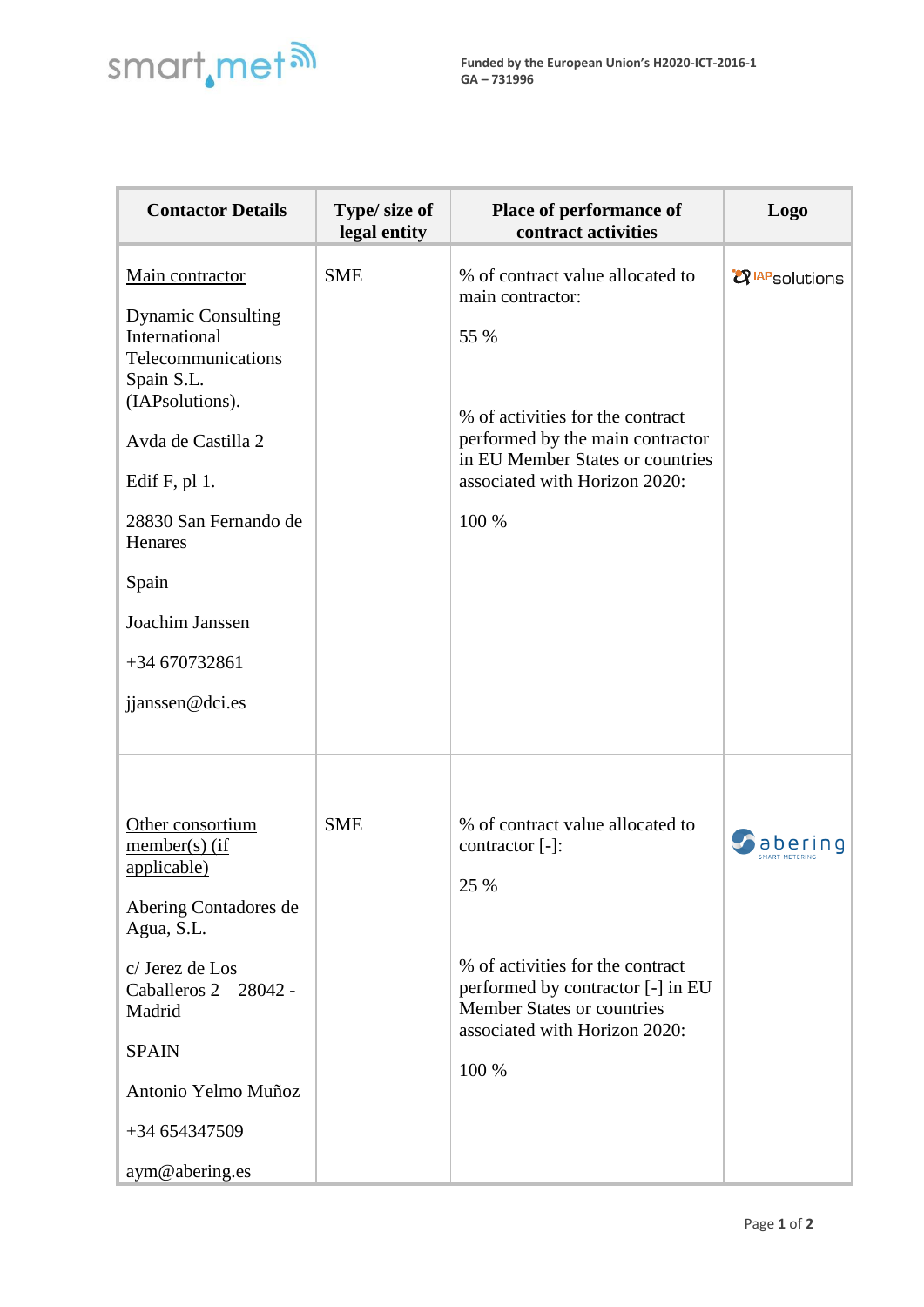

**Funded by the European Union's H2020-ICT-2016-1 GA – 731996**

| <b>Gomez Group Metering, S.L.</b><br>$C\$ Llodio 3<br>28034 Madrid<br><b>SPAIN</b><br><b>Luis Alfonso Cid-Fuentes</b><br>Gómez<br>+34 615416946<br>emilio.tolbanos@gomezgro<br>upmetering.com | <b>SME</b> | % of contract value allocated to<br>contractor $[-]$ :<br>20 %<br>% of activities for the contract<br>performed by contractor [-] in EU<br><b>Member States or countries</b><br>associated with Horizon 2020:<br>$100\%$ | <b>GOMEZ GROUP</b><br>METERING |
|-----------------------------------------------------------------------------------------------------------------------------------------------------------------------------------------------|------------|--------------------------------------------------------------------------------------------------------------------------------------------------------------------------------------------------------------------------|--------------------------------|
|                                                                                                                                                                                               |            |                                                                                                                                                                                                                          |                                |

## **Project abstract** *(+/- 1000 characters maximum)*

Phase II: Develop, demonstrate and validate prototypes in lab conditions. A working prototype solution to submit a test bench in laboratory for verification against Phase 1 specifications and expected costs

Abstract: In phase II new R&D will be performed to achieve an intelligent leakage and fraud detection mechanism by means of data intelligence and machine learning, based on the sensor data received from the field, which will reduce the intelligence in the sensors/meters, making them more cost effective.

Most of the R&D activities will be spend on the data intelligence in the edge devices (LoRaWAN gateways) and in the Cloud. R&D will be performed on how low footprint data intelligence can be implemented in the industrial PCs of the edge devices. A combination of a new low footprint "real-time data inference machine" and a low footprint "deep-learning machine" will be a good basis for the distributed data intelligence. On top of this new platform specific machine-learning algorithms (with multiple neuronal networks) for the detection of the abnormal behaviour patterns and the preventive maintenance will be defined and implemented.

The paradigm "edge processing" is new for the utility market, it will provide large advantages in the area of intelligent data processing, flexibility and global cost reduction, but it also requires more R&D activities for the logical and physical security of the components in the network.

And finally, extra R&D activities will be performed to define and implement an open meter interface which allows the incorporation of smart-meters from various meter providers.